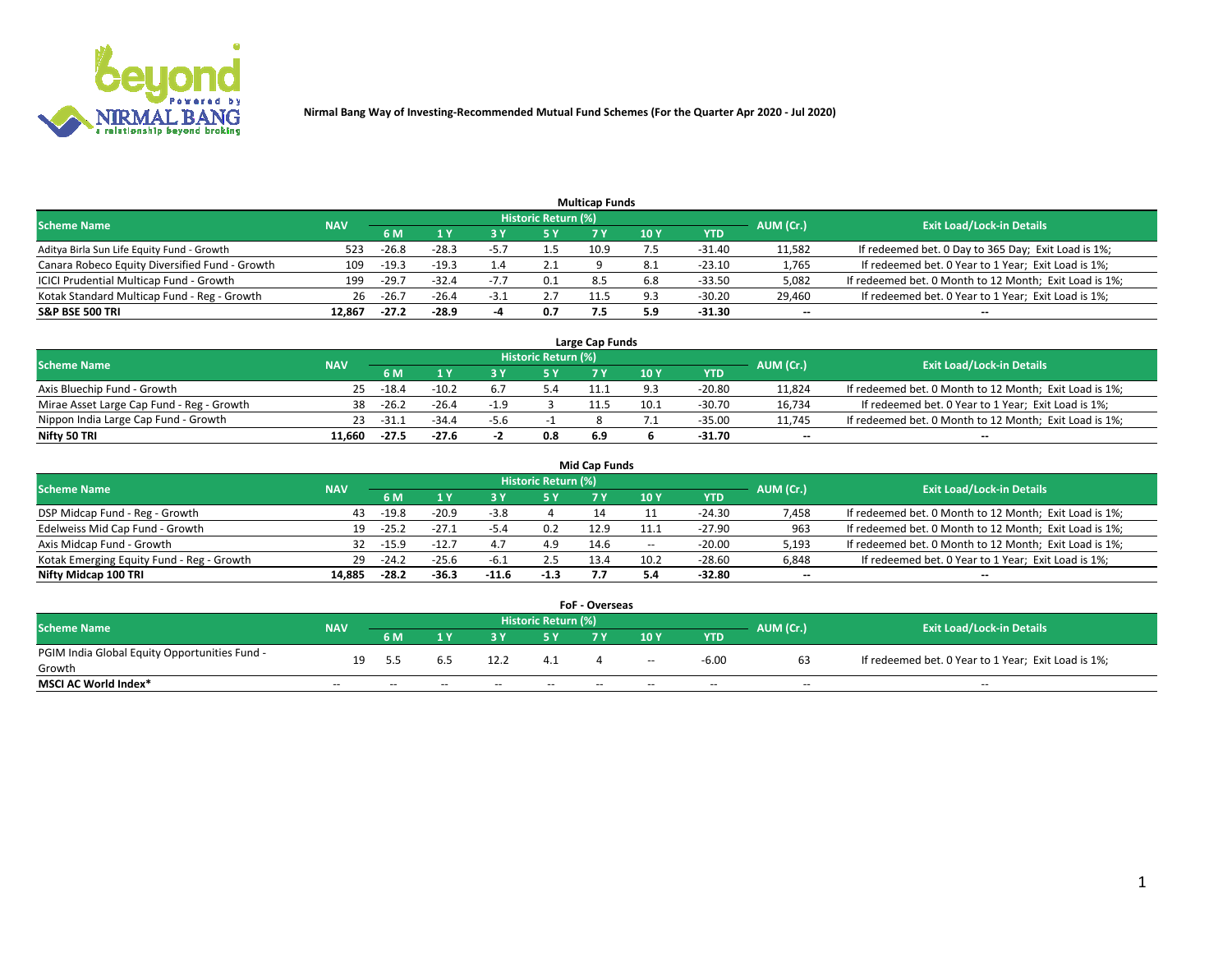

|                                                  |            |         |         |        | Historic Return (%) | Large & Midcap |      |            |                          |                                                      |
|--------------------------------------------------|------------|---------|---------|--------|---------------------|----------------|------|------------|--------------------------|------------------------------------------------------|
| <b>Scheme Name</b>                               | <b>NAV</b> | 5 M     |         |        |                     |                | 10Y  | <b>YTD</b> | AUM (Cr.)                | <b>Exit Load/Lock-in Details</b>                     |
| Canara Robeco Emerging Equities - Growth         | 73.        | $-20.0$ | $-22.9$ | $-2.2$ |                     | 16.8           |      | -24.90     | 5,597                    | If redeemed bet. 0 Year to 1 Year; Exit Load is 1%;  |
| Invesco India Growth Opportunities Fund - Growth | 26         | $-24.6$ | $-24.1$ | $-0.4$ |                     | 10.1           |      | -28.00     | 2,498                    | If redeemed bet. 0 Year to 1 Year; Exit Load is 1%;  |
| Principal Emerging Bluechip Fund - Growth        | 79         | $-22.6$ | $-23.9$ | $-4.2$ |                     | 14.3           | 10.4 | $-26.70$   | 2,117                    | If redeemed bet. 0 Day to 365 Days; Exit Load is 1%; |
| NIFTY Large Midcap 250 TRI                       | 136.د      | $-26.3$ | $-29.6$ | -4.9   | 1.3                 | 9.1            |      | -30.80     | $\overline{\phantom{a}}$ | $- -$                                                |

| <b>Focused Funds</b>             |            |         |         |  |                     |      |       |          |           |                                                        |  |  |  |
|----------------------------------|------------|---------|---------|--|---------------------|------|-------|----------|-----------|--------------------------------------------------------|--|--|--|
| <b>Scheme Name</b>               | <b>NAV</b> |         |         |  | Historic Return (%) |      |       |          | AUM (Cr.) | <b>Exit Load/Lock-in Details</b>                       |  |  |  |
|                                  |            | 6 M     |         |  |                     |      | 10 Y  | YTD      |           |                                                        |  |  |  |
| Axis Focused 25 Fund - Growth    |            | $-21.7$ | $-15.2$ |  |                     | 10.7 | $- -$ | $-25.30$ | 9,764     | If redeemed bet. 0 Month to 12 Month; Exit Load is 1%; |  |  |  |
| SBI Focused Equity Fund - Growth |            | $-19.7$ | $-16.9$ |  |                     |      | 12.9  | $-24.00$ | 8.264     | If redeemed bet. 0 Year to 1 Year; Exit Load is 1%;    |  |  |  |
| <b>S&amp;P BSE 500 TRI</b>       | 12.867     | $-27.2$ | $-28.9$ |  | 0.7                 |      | . و.  | $-31.30$ | $\sim$    | $- -$                                                  |  |  |  |

|                                                |            |         |         |                     |                                       | <b>Small Cap Funds</b> |       |          |        |                                                     |
|------------------------------------------------|------------|---------|---------|---------------------|---------------------------------------|------------------------|-------|----------|--------|-----------------------------------------------------|
| <b>Scheme Name</b>                             | <b>NAV</b> |         |         | Historic Return (%) |                                       |                        |       |          |        | <b>Exit Load/Lock-in Details</b>                    |
|                                                |            | 6 M     |         |                     | AUM (Cr.)<br>10Y<br>5 Y<br><b>YTD</b> |                        |       |          |        |                                                     |
| Franklin India Smaller Companies Fund - Growth | 33.        | $-34.0$ | $-40.3$ | $-13.8$             | $-3.1$                                |                        | 9.5   | -34.30   | 6.628  | If redeemed bet. 0 Year to 1 Year; Exit Load is 1%; |
| HDFC Small Cap Fund - Growth                   | 25         | $-35.1$ | -43     | -8.6                | $-0.1$                                | 8.1                    | 6.4   | $-34.10$ | 9,154  | If redeemed bet. 0 Year to 1 Year; Exit Load is 1%; |
| L&T Emerging Businesses Fund - Reg - Growth    | 15         | $-34.8$ | $-41$   | $-10.8$             | 0.4                                   | $- -$                  | $- -$ | -35.50   | 5,606  | If redeemed bet. 0 Year to 1 Year; Exit Load is 1%; |
| SBI Small Cap Fund - Growth                    | 40         | $-23.6$ | $-23.3$ | $-0.8$              | 6.7                                   | 18.6                   | 14.2  | $-25.60$ | 3,476  | If redeemed bet. 0 Year to 1 Year; Exit Load is 1%; |
| Nifty Smallcap 100 TRI                         | 4.306      | $-37.2$ | $-46.7$ | $-19.6$             | -8                                    |                        | 0.9   | -39.90   | $\sim$ | $- -$                                               |

## **ELSS Schemes (Tax Saving u/s 80-C)**

| <b>Scheme Name</b>                           | <b>NAV</b> |         |         | <b>Historic Return (%)</b> |           |      |                   |          | AUM (Cr.) | <b>Exit Load/Lock-in Details</b> |
|----------------------------------------------|------------|---------|---------|----------------------------|-----------|------|-------------------|----------|-----------|----------------------------------|
|                                              |            | 6 M     | 1 Y     | 3 Y                        | <b>5Y</b> | 7 Y  | 10Y               | YTD      |           |                                  |
| Aditya Birla Sun Life Tax Relief 96 - Growth | 24         | $-20.9$ | $-24.3$ | $-2.3$                     | 2.1       | 11.8 | 8.2               | $-25.50$ | 10,073    | Nil                              |
| Axis Long Term Equity Fund - Growth          | 38         | $-19.4$ | $-13.6$ |                            |           |      | $13.\overline{3}$ | $-23.30$ | 21,659    | Nil                              |
| Canara Robeco Equity Tax Saver Fund - Growth | 53         | $-19.7$ | $-19.8$ |                            |           | 9.5  | 8.5               | $-23.10$ | 1,036     | Nil                              |
| Invesco India Tax Plan - Growth              | 39         | $-22.8$ | $-23.6$ | $-1.2$                     | 1.8       | 11.  | 9.6               | $-26.60$ | 1,028     | Nil                              |
| Mirae Asset Tax Saver Fund - Reg - Growth    | 13         | $-25.2$ | $-24.7$ | $-0.4$                     | $- -$     | --   |                   | $-30.40$ | 3,282     | Nil                              |
| S&P BSE 200 TRI                              | 4.189      | -26.9   | $-27.9$ | $-3.1$                     |           |      | 6.2               | $-31.10$ | $\sim$    | $\overline{\phantom{a}}$         |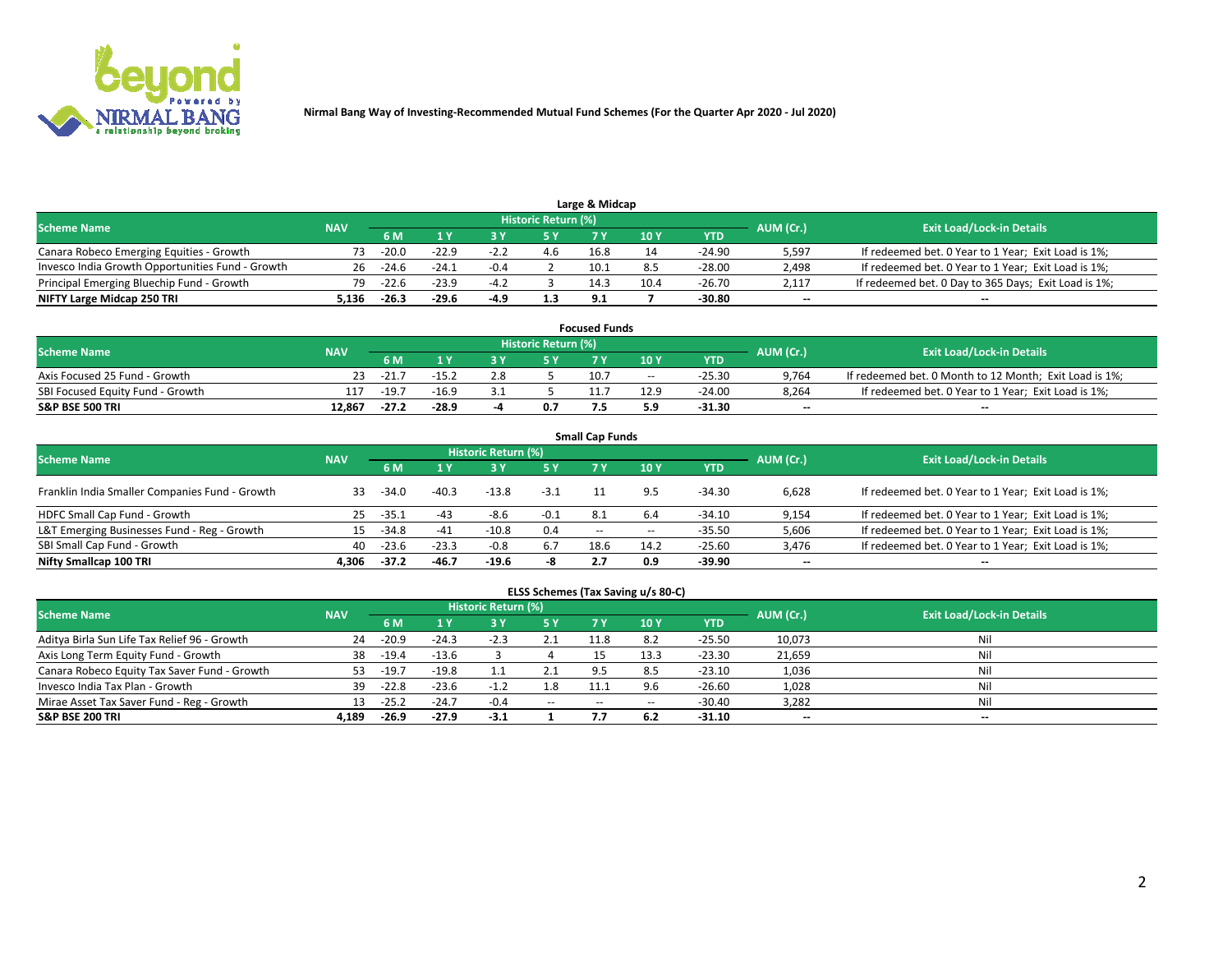

|                                           |            |         |         |                     |        | <b>Contra/Value Fund</b> |                 |          |                          |                                                     |
|-------------------------------------------|------------|---------|---------|---------------------|--------|--------------------------|-----------------|----------|--------------------------|-----------------------------------------------------|
| <b>Scheme Name</b>                        | <b>NAV</b> |         |         | Historic Return (%) |        |                          |                 |          | AUM (Cr.)                | <b>Exit Load/Lock-in Details</b>                    |
|                                           |            | 6 M     |         |                     | 5 Y    | 7 Y                      | 10 <sub>Y</sub> | YTD      |                          |                                                     |
| Kotak India EQ Contra Fund - Reg - Growth | 38         | $-27.8$ | $-27.6$ |                     |        |                          | b.5             | -30.80   | 866                      | If redeemed bet. 0 Year to 1 Year; Exit Load is 1%; |
| Invesco India Contra Fund - Growth        | 35.        | $-24.4$ | $-27.4$ | $-2.2$              |        |                          | 8.9             | -28.00   | 4,669                    | If redeemed bet. 0 Year to 1 Year; Exit Load is 1%; |
| UTI Value Opportunities Fund - Growth     | 45         | $-24.4$ | $-26.4$ | -4.1                | -1.0   |                          | 6.b             | -29.60   | 4,403                    | If redeemed bet. 0 Year to 1 Year; Exit Load is 1%; |
| Nippon India Value Fund - Growth          | 51         | $-29.1$ | $-30.8$ | $-5.7$              | $-0.4$ | 8.2                      |                 | $-31.70$ | 2,948                    | If redeemed bet. 0 Year to 1 Year; Exit Load is 1%; |
| <b>S&amp;P BSE 500 TRI</b>                | 12.867     | $-27.2$ | $-28.9$ |                     | 0.7    |                          | 5.9             | $-31.30$ | $\overline{\phantom{a}}$ | $\sim$                                              |

| Sector/Thematic                                                           |            |             |         |                          |                          |       |        |            |           |                                                        |  |  |  |
|---------------------------------------------------------------------------|------------|-------------|---------|--------------------------|--------------------------|-------|--------|------------|-----------|--------------------------------------------------------|--|--|--|
| <b>Scheme Name</b>                                                        | <b>NAV</b> |             |         | Historic Return (%)      |                          |       |        |            | AUM (Cr.) | <b>Exit Load/Lock-in Details</b>                       |  |  |  |
|                                                                           |            | 6 M         | 1 Y     | <b>3Y</b>                | 75 Y                     | 7 Y   | 10 Y   | <b>YTD</b> |           |                                                        |  |  |  |
| Canara Robeco Consumer Trends Fund - Reg -<br>Growth                      | 33         | $-20.1$     | $-17.7$ | $1.5\,$                  | 5.1                      | 11.8  |        | $-23.10$   | 392       | If redeemed bet. 0 Year to 1 Year; Exit Load is 1%;    |  |  |  |
| Mirae Asset Great Consumer Fund - Growth                                  | 27         | $-24.3$     | $-22.5$ | 1.8                      | 3.9                      | 11.8  | $\sim$ | $-27.60$   | 986       | If redeemed bet. 0 Year to 1 Year; Exit Load is 1%;    |  |  |  |
| ICICI Prudential Technology Fund - Growth                                 | 45         | $-23.9$     | $-23.8$ | 3.9                      | 2.2                      | 11.3  | 11.9   | $-21.90$   | 388       | If redeemed bet. 0 Day to 15 Day; Exit Load is 1%;     |  |  |  |
| Nippon India Pharma Fund - Growth                                         | 140        | $-0.5$      | $-7.9$  |                          | 0.5                      | 11.4  | 11.3   | $-8.20$    | 2,421     | If redeemed bet. 0 Year to 1 Year; Exit Load is 1%;    |  |  |  |
| BNP Paribas India Consumption Fund - Reg - Growth                         |            | $10 - 14.8$ | $-7.7$  | $\overline{\phantom{a}}$ | $\overline{\phantom{a}}$ | $- -$ | $- -$  | $-19.00$   | 534       | If redeemed bet. 0 Month to 12 Month; Exit Load is 1%; |  |  |  |
| ICICI Prudential Banking and Financial Services Fund -<br>Retail - Growth | 40         | $-37.3$     | $-39.1$ | $-8.3$                   | 1.6                      | 9.8   | 9.9    | $-42.90$   | 3,372     | If redeemed bet. 0 Day to 15 Day; Exit Load is 1%;     |  |  |  |
| <b>S&amp;P BSE 500 TRI</b>                                                | 12.867     | $-27.2$     | $-28.9$ |                          | 0.7                      | 7.5   | 5.9    | $-31.30$   | --        | $- -$                                                  |  |  |  |

| <b>Dynamic Asset Allocation Funds</b>                      |            |         |         |                            |     |               |                          |            |                          |                                                          |  |  |  |
|------------------------------------------------------------|------------|---------|---------|----------------------------|-----|---------------|--------------------------|------------|--------------------------|----------------------------------------------------------|--|--|--|
| <b>Scheme Name</b>                                         | <b>NAV</b> |         |         | <b>Historic Return (%)</b> |     |               |                          |            | AUM (Cr.)                | <b>Exit Load/Lock-in Details</b>                         |  |  |  |
|                                                            |            | 6 M     | 1 Y     | 73 Y                       | 5 Y | <b>7 Y</b>    | 10 <sub>Y</sub>          | <b>YTD</b> |                          |                                                          |  |  |  |
| ICICI Prudential Balanced Advantage Fund - Reg -<br>Growth | 30         | $-18.2$ | $-15.5$ | $-0.5$                     | 3.3 | 8.7           | 8.9                      | $-21.70$   | 28,092                   | If redeemed bet. 0 Year to 1 Year; Exit Load is 1%;      |  |  |  |
| Invesco India Dynamic Equity Fund - Growth                 | 24         | $-16.9$ | $-15.2$ | $-0.1$                     |     | 8.8           | 7.5                      | $-18.90$   | 838                      | If redeemed bet. 0 Month to 3 Month; Exit Load is 0.25%; |  |  |  |
| Nippon India Balanced Advantage Fund - Growth              | 77         | $-15.2$ | $-14.8$ | 0.1                        | 2.7 | 9.1           | 8.3                      | $-17.80$   | 2,956                    | If redeemed bet. 0 Month to 12 Month; Exit Load is 1%;   |  |  |  |
| HDFC Balanced Advantage Fund - Growth                      | 145        | $-25.0$ | $-27.8$ | -3                         | 1.9 | 7.4           | 6.9                      | $-28.10$   | 40,920                   | If redeemed bet. 0 Year to 1 Year; Exit Load is 1%;      |  |  |  |
| SBI Dynamic Asset Allocation Fund - Reg - Growth           | 11         | $-14.7$ | $-14.7$ | 0.0                        | 2.7 | $\sim$ $\sim$ | $\overline{\phantom{a}}$ | $-18.00$   | 614                      | If redeemed bet. 0 Month to 12 Month; Exit Load is 1%;   |  |  |  |
| NIFTY 50 Hybrid Composite Debt 65:35 Index                 | 8.421      | $-16.5$ | $-14.8$ | 1.8                        | 3.8 | 7.8           | 7.1                      | $-20.30$   | $\overline{\phantom{m}}$ | --                                                       |  |  |  |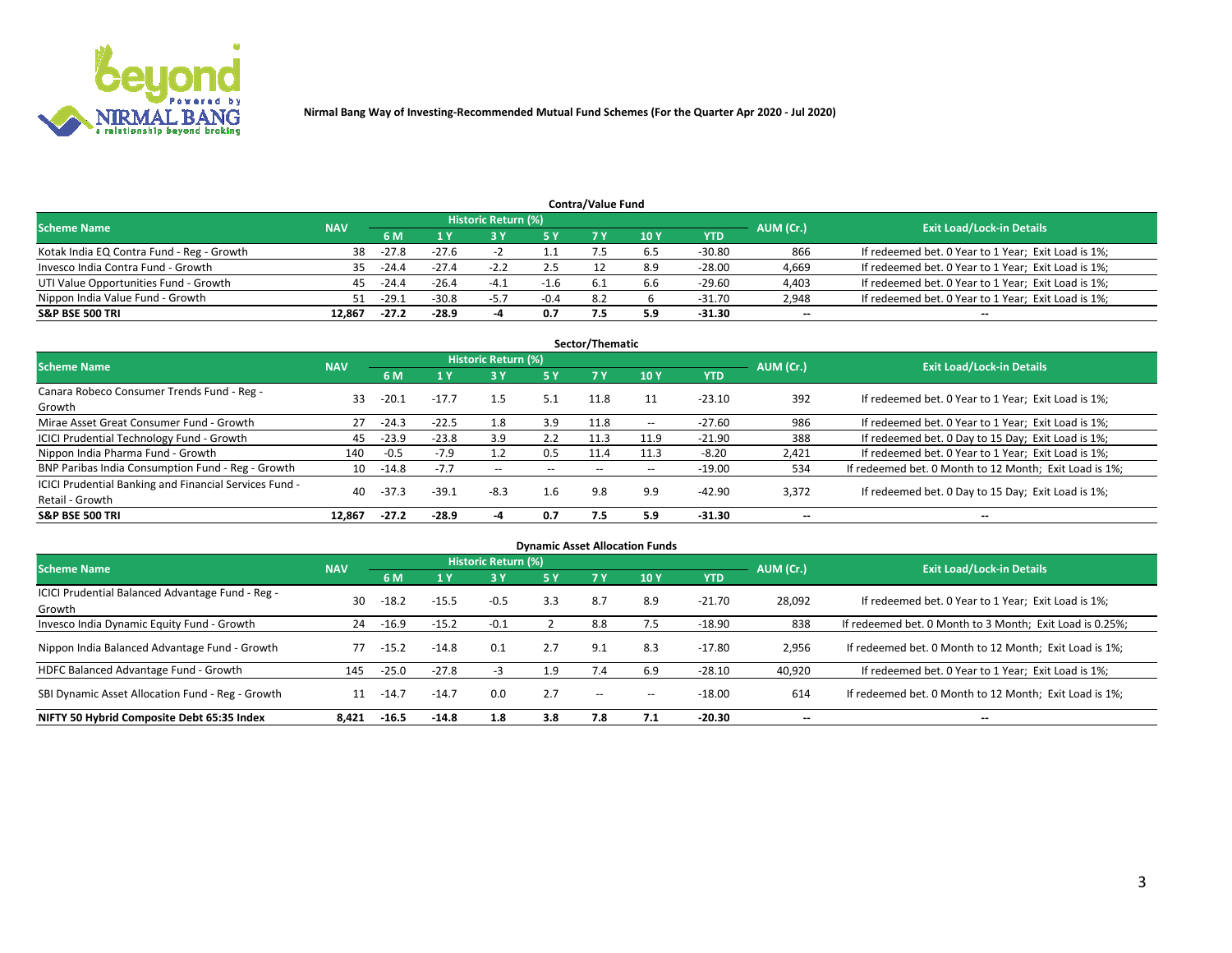

**Nirmal Bang Way of Investing-Recommended Mutual Fund Schemes (For the Quarter Apr 2020 - Jul 2020)**

|                                                 |            |         |         |                     |       | <b>Hybrid Aggressive</b> |       |            |           |                                                        |
|-------------------------------------------------|------------|---------|---------|---------------------|-------|--------------------------|-------|------------|-----------|--------------------------------------------------------|
| <b>Scheme Name</b>                              | <b>NAV</b> |         |         | Historic Return (%) |       |                          |       |            | AUM (Cr.) | <b>Exit Load/Lock-in Details</b>                       |
|                                                 |            | 6 M     | 1 Y     |                     |       |                          | 10Y   | <b>YTD</b> |           |                                                        |
| ICICI Prudential Equity & Debt Fund - Growth    | 103        | $-21.4$ | $-23.1$ | $-3.3$              | 2.4   | 9.6                      | 9.5   | $-26.30$   | 20,611    | If redeemed bet. 0 Year to 1 Year; Exit Load is 1%;    |
| Mirae Asset Hybrid - Equity Fund - Reg - Growth | 12         | $-18.6$ | $-18.5$ | 0.0                 | $- -$ | $- -$                    | $- -$ | $-23.30$   | 3,424     | If redeemed bet. 0 Year to 1 Year; Exit Load is 1%;    |
| SBI Equity Hybrid Fund - Growth                 | 116        | $-17.1$ | $-13.6$ | 2.1                 | 4.1   | 11.4                     | ∩ ^   | $-20.40$   | 32,470    | If redeemed bet. 0 Month to 12 Month; Exit Load is 1%; |
| Canara Robeco Equity Hybrid Fund - Growth       | 140        | $-12.9$ | -11.9   | 2.3                 | 4.6   | 10.9                     | Q R   | $-16.90$   | 3,071     | If redeemed bet. 0 Year to 1 Year; Exit Load is 1%;    |
| NIFTY 50 Hybrid Composite Debt 65:35 Index      | 8.421      | $-16.5$ | $-14.8$ | 1.8                 | 3.8   | 7.8                      |       | $-20.30$   | $\sim$    | $\overline{\phantom{a}}$                               |

|                                            |            |                                  |     |     |            | <b>Arbitrage Fund</b> |            |        |                                                          |
|--------------------------------------------|------------|----------------------------------|-----|-----|------------|-----------------------|------------|--------|----------------------------------------------------------|
| <b>Scheme Name</b>                         | AUM (Cr.)  | <b>Exit Load/Lock-in Details</b> |     |     |            |                       |            |        |                                                          |
|                                            | <b>NAV</b> | 1 M                              | } M | 6 M |            |                       | <b>YTD</b> |        |                                                          |
| IDFC Arbitrage Fund - Reg - Growth         | 25.        | -0.8                             |     |     | 5.8        |                       | 5.10       | 12,007 | If redeemed bet. 0 Month to 1 Month; Exit Load is 0.25%; |
| Kotak Equity Arbitrage Fund - Reg - Growth | 28         |                                  |     |     | 0.2        |                       | 6.20       | 17,662 | If redeemed bet. 0 Day to 30 Day; Exit Load is 0.25%;    |
| Nippon India Arbitrage Fund - Growth       | 20         |                                  |     |     | <b>D.I</b> |                       | 5.90       | 10,423 | If redeemed bet. 0 Month to 1 Month; Exit Load is 0.25%; |

|                                          |            |           |                                  |                          |                          | <b>Equity Saver</b> |               |            |                          |                                                        |
|------------------------------------------|------------|-----------|----------------------------------|--------------------------|--------------------------|---------------------|---------------|------------|--------------------------|--------------------------------------------------------|
| Scheme Name                              | <b>NAV</b> | AUM (Cr.) | <b>Exit Load/Lock-in Details</b> |                          |                          |                     |               |            |                          |                                                        |
|                                          |            | 6 M       |                                  |                          | 5 Y                      |                     | $\sqrt{10}$ Y | <b>YTD</b> |                          |                                                        |
| Axis Equity Saver Fund - Reg - Growth    |            | $-10.3$   |                                  |                          | $\sim$                   | $- -$               | $\sim$        | -12.00     | 793                      | If redeemed bet. 0 Month to 12 Month; Exit Load is 1%; |
| Kotak Equity Savings Fund - Reg - Growth |            | -9.7      | $-1.4$                           |                          | 4.4                      | $\sim$ $\sim$       | $- -$         | $-12.00$   | 1.712                    | If redeemed bet. 0 Year to 1 Year; Exit Load is 1%;    |
| CRISIL Hybrid 50+50 - Moderate Index*    |            | $- -$     | $-$                              | $\overline{\phantom{a}}$ | $\overline{\phantom{a}}$ | $\sim$              | --            | $\sim$     | $\overline{\phantom{a}}$ | $- -$                                                  |

| <b>Liquid Funds</b>              |            |      |     |                            |     |                |            |                 |                          |                                  |  |  |  |
|----------------------------------|------------|------|-----|----------------------------|-----|----------------|------------|-----------------|--------------------------|----------------------------------|--|--|--|
| Scheme Name                      | <b>NAV</b> |      |     | <b>Historic Return (%)</b> |     |                | <b>YTM</b> | Avg             | AUM (Cr.)                | <b>Exit Load/Lock-in Details</b> |  |  |  |
|                                  |            | 1 W. | ว พ | 1 M                        | 3M  | 1 <sup>Y</sup> |            | <b>Maturity</b> |                          |                                  |  |  |  |
| Axis Liquid Fund - Growth        | 2.193      | 20.4 | 7.9 |                            | 5.7 |                | 44.د       | 0.10            | 30,919                   | *Ref Footnote                    |  |  |  |
| IDFC Cash Fund - Reg - Growth    | 2.390      | 21.5 |     |                            | 5.3 |                | 5.34       | 0.08            | 9,121                    | *Ref Footnote                    |  |  |  |
| Kotak Liquid Fund - Reg - Growth | 3,999      | 22.7 |     |                            | 5.3 |                |            | 0.09            | 25,945                   | *Ref Footnote                    |  |  |  |
| <b>CRISIL Liquid Fund Index</b>  | $- -$      | 15.1 |     | в 7<br>J.,                 | 5.6 | 6.4            | --         | $\sim$          | $\overline{\phantom{a}}$ | $\sim$                           |  |  |  |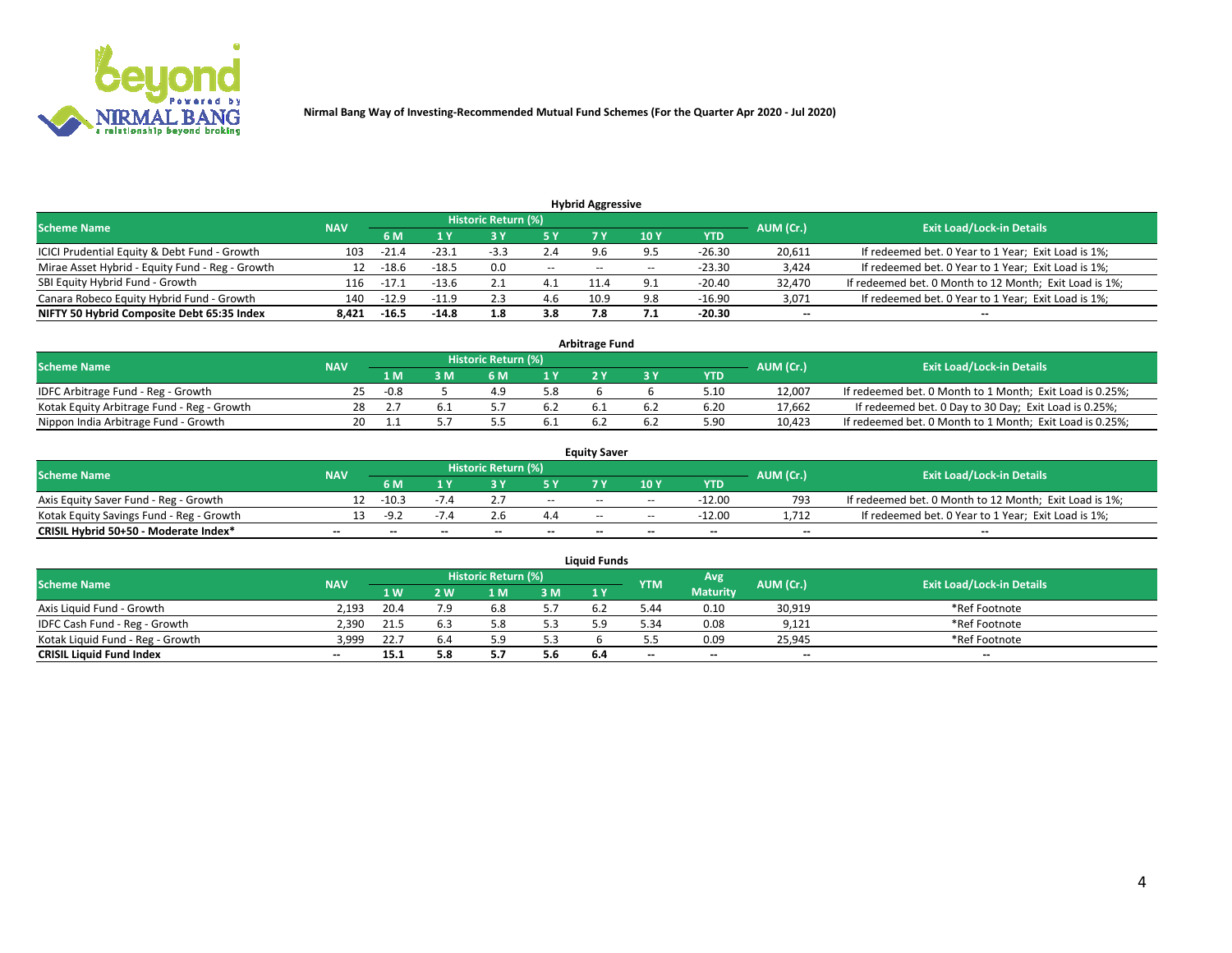

**Nirmal Bang Way of Investing-Recommended Mutual Fund Schemes (For the Quarter Apr 2020 - Jul 2020)**

|                                               |            |      |     |                     |        | <b>Ultra Short Fund</b> |            |                 |           |                                  |
|-----------------------------------------------|------------|------|-----|---------------------|--------|-------------------------|------------|-----------------|-----------|----------------------------------|
| <b>Scheme Name</b>                            | <b>NAV</b> |      |     | Historic Return (%) |        |                         | <b>YTM</b> | Avg             | AUM (Cr.) | <b>Exit Load/Lock-in Details</b> |
|                                               |            | 1 M' | 3 M | 6 M                 | 1 Y    | 3 Y                     |            | <b>Maturity</b> |           |                                  |
| IDFC Ultra Short Term Fund - Reg - Growth     |            | b    |     |                     |        | $-$                     | 5.88       | 0.43            | 5,798     | Nil                              |
| Sundaram Ultra Short Term Fund - Reg - Growth |            |      |     |                     | $\sim$ | $-$                     | .69 د      | 0.37            | 335       | Nil                              |
| L&T Ultra Short Term Fund - Growth            |            |      |     |                     |        |                         | 5.82       | 0.41            | 2,786     | Nil                              |
| <b>NIFTY Ultra Short Duration Debt Index</b>  | 4,058      | 5.9  | 6.1 | 6.4                 | 7.3    |                         | --         | $-$             | $\sim$    | $- -$                            |

| <b>Monev Market Fund</b>                         |            |      |     |                     |     |                          |            |                 |           |                                  |  |  |  |
|--------------------------------------------------|------------|------|-----|---------------------|-----|--------------------------|------------|-----------------|-----------|----------------------------------|--|--|--|
| <b>Scheme Name</b>                               | <b>NAV</b> |      |     | Historic Return (%) |     |                          | <b>YTM</b> | Avg             | AUM (Cr.) | <b>Exit Load/Lock-in Details</b> |  |  |  |
|                                                  |            | 1 M. | 3 M | 6 M                 | 1Y  | 3Y                       |            | <b>Maturity</b> |           |                                  |  |  |  |
| Aditya Birla Sun Life Money Manager Fund - Reg - | 269        |      | 6.6 |                     |     |                          | 6.09       | 0.64            | 13,471    | Nil                              |  |  |  |
| Growth                                           |            | 6.7  |     | 6.5                 |     |                          |            |                 |           |                                  |  |  |  |
| Franklin India Savings Fund - Growth             |            |      |     | 6.b                 | 7.7 |                          | 5.77       | 0.40            | 4,568     | Nil                              |  |  |  |
| Nippon India Money Market Fund - Growth          | 3,031      | 5.9  | 5.9 | 6.3                 | 7.4 |                          | 5.8        | 0.35            | 5,827     | Nil                              |  |  |  |
| <b>CRISIL Liquid Fund Index</b>                  | $\sim$     |      | 5.6 |                     | 6.4 | $\overline{\phantom{a}}$ | $\sim$     | $\sim$          | $\sim$    | $- -$                            |  |  |  |

| <b>Short Term Fund</b>                          |            |     |     |                     |     |           |            |                 |           |                                  |  |  |  |  |
|-------------------------------------------------|------------|-----|-----|---------------------|-----|-----------|------------|-----------------|-----------|----------------------------------|--|--|--|--|
| <b>Scheme Name</b>                              | <b>NAV</b> |     |     | Historic Return (%) |     |           | <b>YTM</b> | Avg             | AUM (Cr.) | <b>Exit Load/Lock-in Details</b> |  |  |  |  |
|                                                 |            | 1 M | 3 M | 6 M                 | 1Y  | <b>3Y</b> |            | <b>Maturity</b> |           |                                  |  |  |  |  |
| Axis Short Term Fund - Growth                   |            | 3.8 | 8.2 | 8.7                 | 9.2 |           | 6.63       | 3.20            | 5,398     | Nil                              |  |  |  |  |
| HDFC Short Term Debt Fund - Growth              | 23         |     | 8.4 | 9.2                 | 9.4 |           | 6.85       | 2.94            | 12,216    | Nil                              |  |  |  |  |
| IDFC Bond Fund - Short Term Plan - Reg - Growth | 42         | 3.9 |     | 8.3                 | 8.8 |           | 6.42       | 2.07            | 12,341    | Nil                              |  |  |  |  |
| Kotak Bond Short Term Fund - Reg - Growth       | 38         | 0.7 | 7.8 | 8.1                 | 8.8 |           | 6.84       | 3.07            | 11,560    | Nil                              |  |  |  |  |
| L&T Short Term Bond Fund - Reg - Growth         |            |     | 8.9 | 8.6                 | 8.9 |           | 6.29       | 2.18            | 5,190     | Nil                              |  |  |  |  |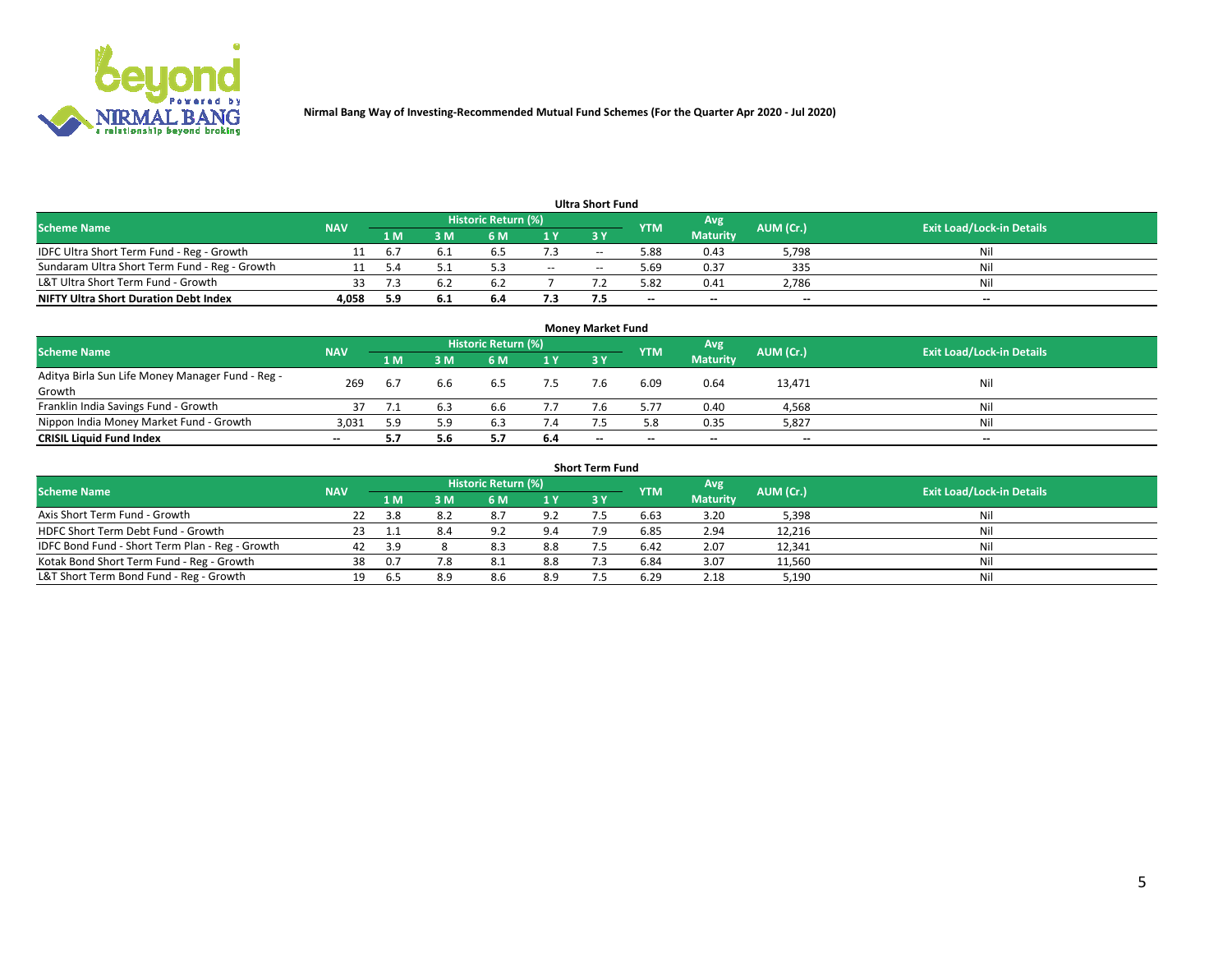

| <b>Low Duration Fund</b>                  |            |     |     |                     |     |     |            |                 |           |                                  |  |  |  |
|-------------------------------------------|------------|-----|-----|---------------------|-----|-----|------------|-----------------|-----------|----------------------------------|--|--|--|
| <b>Scheme Name</b>                        | <b>NAV</b> |     |     | Historic Return (%) |     |     | <b>YTM</b> | Avg             | AUM (Cr.) | <b>Exit Load/Lock-in Details</b> |  |  |  |
|                                           |            | 1 M | ያ M | 6 M                 | 1 V | 3 Y |            | <b>Maturity</b> |           |                                  |  |  |  |
| Axis Treasury Advantage Fund - Growth     | 2.254      | 4.8 |     | 6.9                 |     |     |            | 0.97            | 5,894     | Nil                              |  |  |  |
| Canara Robeco Savings Fund - Reg - Growth |            | 45  |     |                     |     |     | 5.88       | 0.88            | 1,127     | Nil                              |  |  |  |
| IDFC Low Duration Fund - Reg - Growth     | 29.        | 5 Q | 6.8 | 6.9                 |     |     | 5.93       | 1.02            | 6,222     | Nil                              |  |  |  |

| <b>Banking &amp; PSU Bond Funds</b>            |            |     |    |                            |      |     |            |                 |           |                                  |  |  |  |
|------------------------------------------------|------------|-----|----|----------------------------|------|-----|------------|-----------------|-----------|----------------------------------|--|--|--|
| <b>Scheme Name</b>                             | <b>NAV</b> |     |    | <b>Historic Return (%)</b> |      |     | <b>YTM</b> | Avg             | AUM (Cr.) | <b>Exit Load/Lock-in Details</b> |  |  |  |
|                                                |            | 1 M | sм | 6 M                        |      | 3Y  |            | <b>Maturity</b> |           |                                  |  |  |  |
| HDFC Banking and PSU Debt Fund - Reg - Growth  |            | 0.1 |    | $\Omega$                   | 9.5  | / h | 7.00       | 3.10            | 5,323     | Ni                               |  |  |  |
| Kotak Banking and PSU Debt Fund - Reg - Growth |            |     |    | റാ                         | 10.2 | 8.1 |            | 3.58            | 5,225     | Ni                               |  |  |  |
| IDFC Banking & PSU Debt Fund - Reg - Growth    | 18         | 4.6 |    |                            | 10.1 |     | 6.56       | 3.02            | 14.069    | Ni                               |  |  |  |

| <b>Corporate Bond Funds</b>                         |            |     |          |                     |      |     |            |                 |           |                                                         |  |  |  |  |
|-----------------------------------------------------|------------|-----|----------|---------------------|------|-----|------------|-----------------|-----------|---------------------------------------------------------|--|--|--|--|
| <b>Scheme Name</b>                                  | <b>NAV</b> |     |          | Historic Return (%) |      |     | <b>YTM</b> | Avg             | AUM (Cr.) | <b>Exit Load/Lock-in Details</b>                        |  |  |  |  |
|                                                     |            | 1 M | <b>M</b> | 6 M                 | 1 Y  | 3 Y |            | <b>Maturity</b> |           |                                                         |  |  |  |  |
| ICICI Prudential Corporate Bond Fund - Reg - Growth | 21         | 0.8 |          | -8.1                | 8.8  |     | 6.61       | 2.50            | 13,243    | Nil                                                     |  |  |  |  |
| L&T Triple Ace Bond Fund - Reg - Growth             |            | 0.7 |          |                     | 13.1 | 8.3 |            | 8.45            | 3,081     | If redeemed bet. 0 Month to 3 Month; Exit Load is 0.5%; |  |  |  |  |
| Kotak Corporate Bond Fund - Std - Growth            | 2,688      |     |          |                     | 8.8  |     | 6.51       | 1.61            | 4,840     | Nil                                                     |  |  |  |  |

| <b>Credit Risk Fund</b>                    |            |        |     |                     |     |     |            |                 |           |                                                           |  |  |
|--------------------------------------------|------------|--------|-----|---------------------|-----|-----|------------|-----------------|-----------|-----------------------------------------------------------|--|--|
| <b>Scheme Name</b>                         | <b>NAV</b> |        |     | Historic Return (%) |     |     | <b>YTM</b> | Avg             | AUM (Cr.) | <b>Exit Load/Lock-in Details</b>                          |  |  |
|                                            |            | 1 M    | I M | 6 M                 | 1 Y | 3Y  |            | <b>Maturity</b> |           |                                                           |  |  |
| ICICI Prudential Credit Risk Fund - Growth | 22         | 0.2    | 8.9 | 10                  | 9.4 |     | 9.08       | 2.23            | 12,872    | If redeemed bet. 0 Year to 1 Year; Exit Load is 1%;       |  |  |
| Kotak Credit Risk Fund - Reg - Growth      | 22.        | -12.8  | 3.6 | b.                  |     | 6.9 | 8.49       | 2.66            | 5,280     | If redeemed bet. 0 Year to 1 Year; Exit Load is 1%;       |  |  |
|                                            |            |        |     |                     |     |     |            |                 |           | If redeemed bet. 0 Month to 12 Month; Exit Load is 3%; If |  |  |
| SBI Credit Risk Fund - Growth              | 32         | $-0.3$ |     |                     |     |     | 8.4        | 2.45            | 5,083     | redeemed bet. 12 Month to 24 Month; Exit Load is 1.5%; If |  |  |
|                                            |            |        |     |                     |     |     |            |                 |           | redeemed bet. 24 Month to 36 Month; Exit Load is 0.75%;   |  |  |